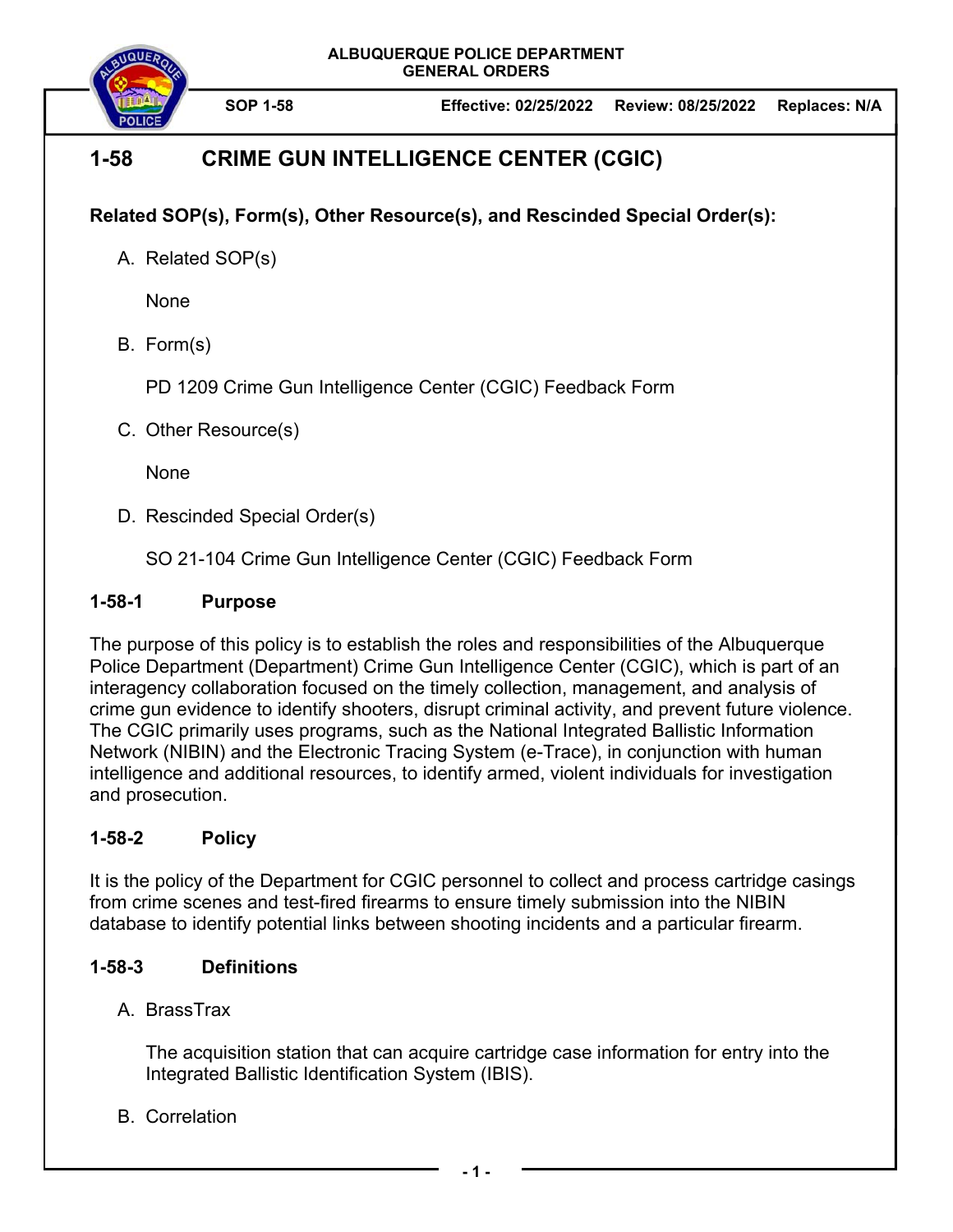



A linking of fired cartridge casings based on the various characteristics, such as caliber, firing pin marks, and breech face marks to establish likelihood that the casings were fired from the same firearm.

C. Correlation Stations

The station where results from computer searches are reviewed by a trained technician. These stations are known as Match Point (MP associated with Heritage) and Match Point Plus (MPP associated with TRAX units).

## D. Crime Guns

Firearms which Department personnel have probable cause to believe have been used during the course of a commission of a crime.

E. Crime Gun Intelligence (CGI)

Includes, but is not be limited to, information collected and/or developed from seized firearms and ballistics evidence, incident and investigative reports, field interviews, surveillance, seized firearm tracing, laboratory examinations, including IBIS/NIBIN results and trace evidence, and social media monitoring, which are related to illegal firearms use in the Department's jurisdiction.

F. Electronic Tracing System (e-Trace):

An internet-based system that allows participating law enforcement agencies to submit firearm traces to the Bureau of Alcohol, Tobacco, Firearms and Explosives (ATF) National Tracing Center (NTC).

G. Firearms Examiner

A member of the Department Firearm and Tool Mark Unit who compares fired cartridge casings that have a high correlation in order to verify the level of correlation and is able to testify to the results in court.

H. Integrated Ballistics Identification System (IBIS)

Technology that allows for the digital imaging of fired ammunition components so that they can be correlated against an electronic database of images to determine whether various shooting incidents can be linked to the same firearm or to a particular firearm.

I. National Integrated Ballistic Information Network (NIBIN) Program

The program in which ATF partners with other federal, state, and local law enforcement agencies for the purpose of identifying, targeting, and prosecuting firearm offenders and their sources of crime guns.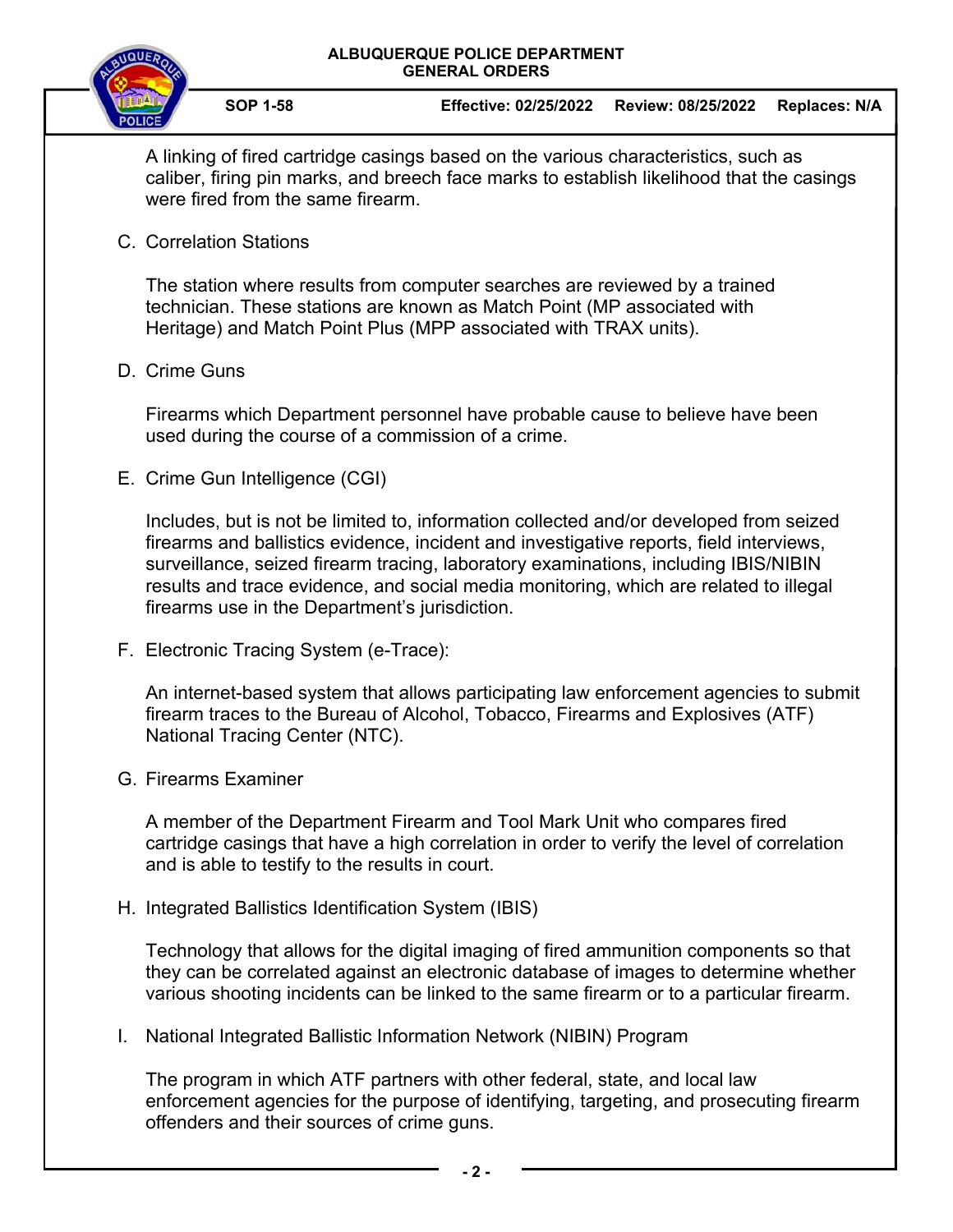

**SOP 1-58 Effective: 02/25/2022 Review: 08/25/2022 Replaces: N/A** 

J. NIBIN Hit

A confirmed linkage of two (2) or more firearm related crimes made by two (2) certified firearms examiners.

K. NIBIN Lead

A possible linkage of two (2) or more firearm-related crimes, shooting or firearm recovery, through the use of NIBIN technology. Information from a NIBIN Lead must be confirmed (i.e., a NIBIN Hit) if it is to be used as probable cause for an arrest or search warrant, or as evidence in court.

L. NIBIN Technician

A civilian Department employee who examines fired cartridge casings and firearms to determine the suitability for entry into IBIS, and who reads and verifies the correlations to assist in establishing a forensic probable cause linking fired cartridge casings.

#### **1-58-4 Rules and Responsibilities 6**

- A. CGIC personnel shall support the Department's mission and goals of reducing gun crime through the collection, management, and analysis of crime gun evidence to identify shooters by supplying the Department's pertinent investigative units with related information from NIBIN Leads and NIBIN Hits through efficient and practical methods. CGIC personnel shall analyze, investigate, disseminate, and assign NIBIN Lead investigations.
- B. Crime Gun Intelligence Analysis
	- 1. One (1) of the CGIC goals is to produce actionable intelligence to assist in identifying, arresting, and prosecution individuals who impact gun-related crime. These core areas are defines as follows:
		- a. NIBIN Leads and NIBIN Hits;
		- b. Gunshot detection system activations;
		- c. Firearm-related arrests and recoveries;
		- d. Firearm retraces completed by the ATF; and
		- e. Stolen firearm-related reports.
	- 2. CGIC personnel shall focus primarily on core areas of crime gun intelligence by analyzing the individual(s), locations, property, firearms, and ballistic evidence associated with each area to identify criminal patterns, relationships, individuals, and witnesses.
- C. NIBIN Lead/Hit Assignment
	- 1. NIBIN routinely provides leads to the designated point of contact within the CGIC.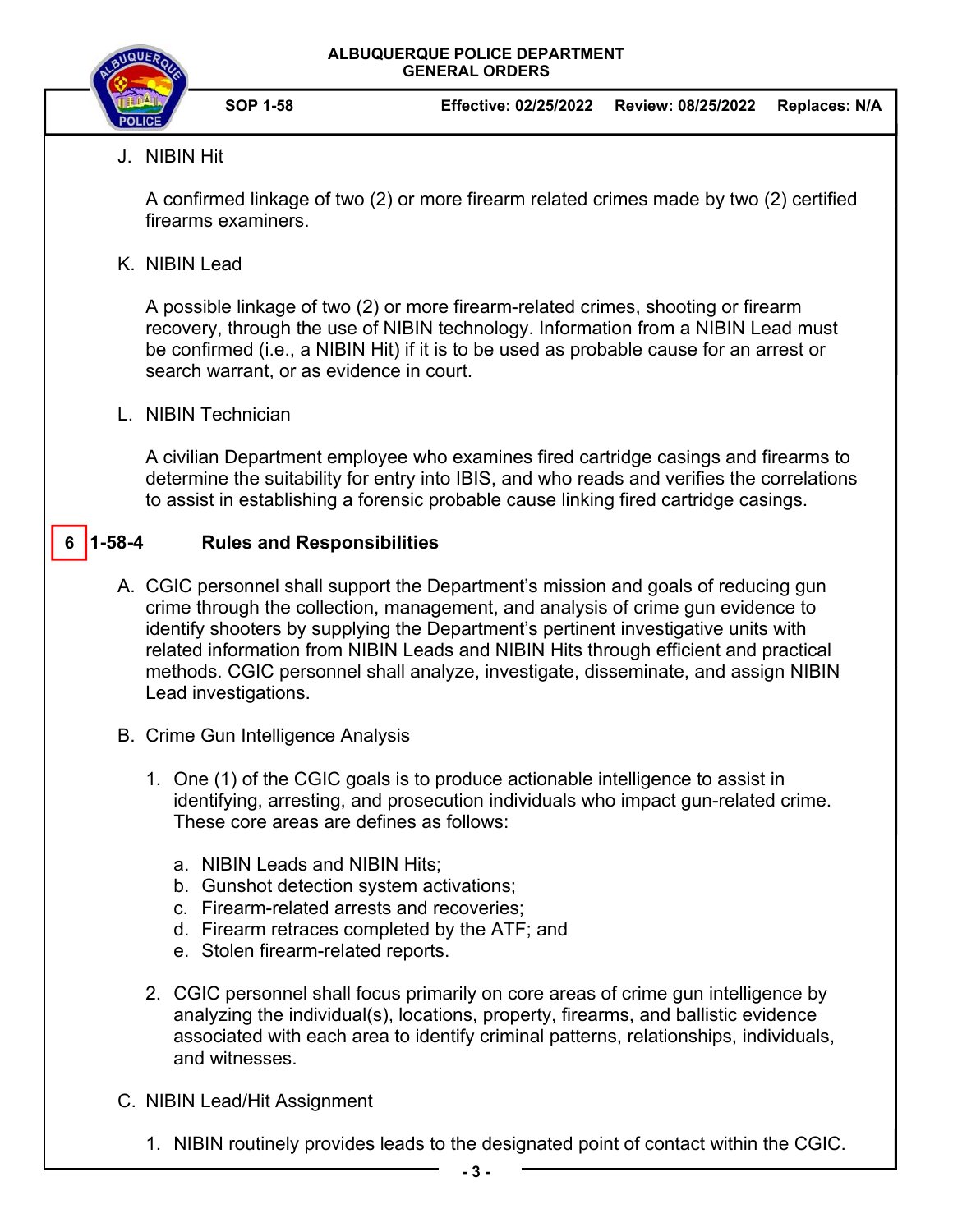### **ALBUQUERQUE POLICE DEPARTMENT GENERAL ORDERS**



- **SOP 1-58 Effective: 02/25/2022 Review: 08/25/2022 Replaces: N/A**
- a. CGIC personnel shall correlate the NIBIN Lead and/or NIBIN Hit and triage the lead to determine investigative potential.
- b. When CGIC personnel determine the triaged NIBIN Lead shall be referred to other investigative units, they shall adhere to the following protocol:
	- i. Tier 1: An actionable lead that is currently assigned to a Department investigator;
	- ii. Tier 2: An actionable lead that is not currently assigned to a Department investigator; and
	- iii. Tier 3: A lead that is not actionable.
- c. If an actionable NIBIN Lead is assigned to the CGIC for follow up investigation, ATF Task Force Officers within the Investigative Support Unit shall be assigned as the lead case agent.
- d. CGIC and Real Time Crime Center (RTCC) personnel shall collaborate to develop tracking of all leads.
	- i. A unique CGIC identifying number shall be created and used throughout the process to track all leads and referrals.
- D. CGIC personnel shall review and follow-up on gunshot detection system events, which shall include the re-canvassing of areas, search for any related evidence, and the proper collection of evidence if located.
- E. CGIC Referral and Feedback
	- 1. CGIC personnel shall maintain open communication with internal and external partners/stakeholders that are related to the leads developed and referred by CGIC personnel.
	- 2. Investigative case agents/detectives shall complete the CGIC Feedback Form and email a copy to NIBIN@cabq.gov.
- F. NIBIN Entry and Correlation
	- 1. The NIBIN technician shall test fire all eligible seized firearms.
	- 2. A NIBIN technician or CGIC personnel shall transport the test-fired casings from NIBIN-eligible seized firearms, as well as NIBIN-eligible seized fired casings, to the designated IBIS/NIBIN site for entry into IBIS/NIBIN.
	- 3. If CGIC personnel encounter a firearm that is inoperable or unsafe, they shall confer with Firearm and Tool Marks Unit personnel for further evaluation, prior to proceeding with any testing. If deemed inoperable, no testing shall be conducted.
	- 4. All persons present for the test-firing at the indoor bullet trap secure area shall wear the provided safety equipment, including:
		- a. Eye protection;